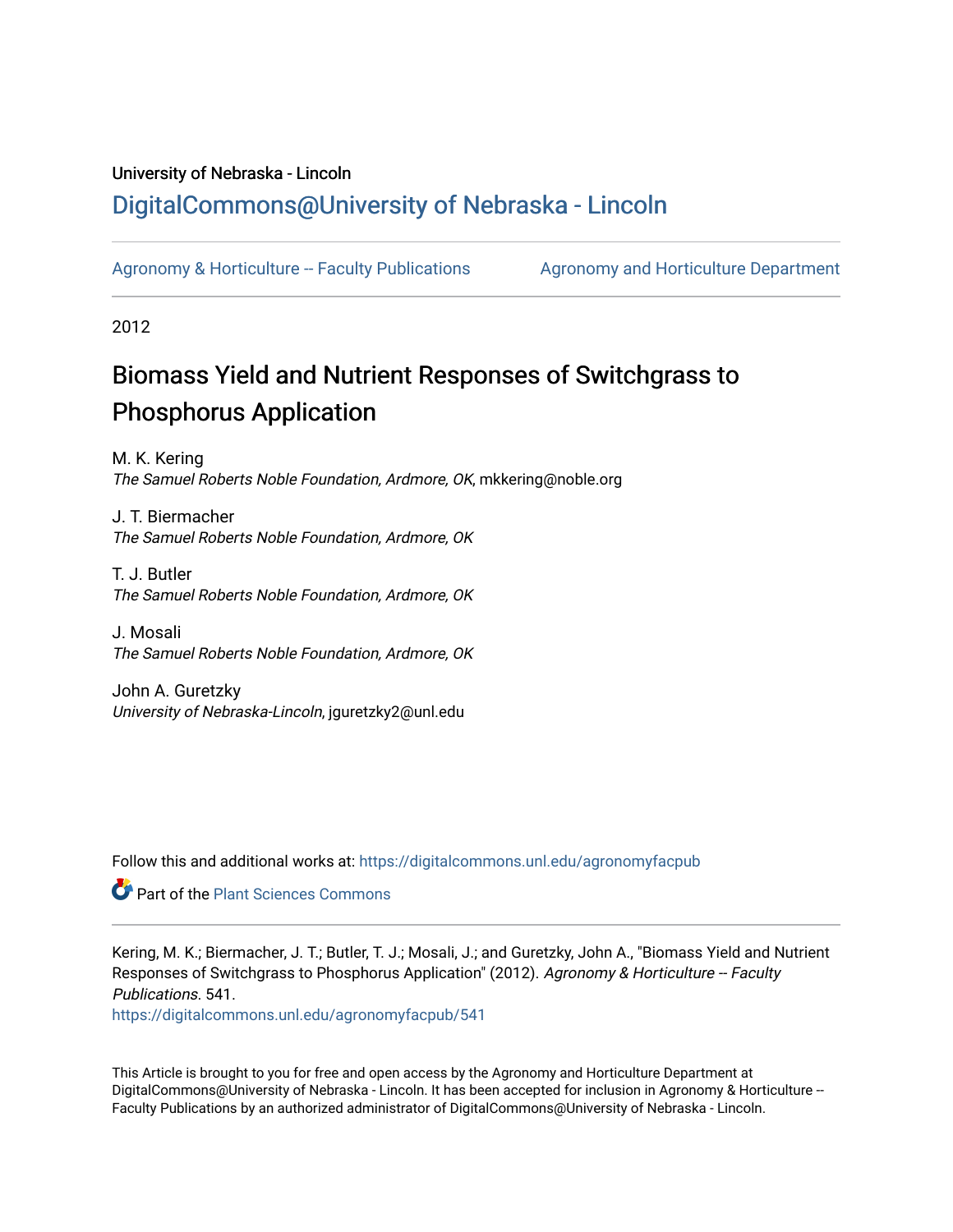# Biomass Yield and Nutrient Responses of Switchgrass to Phosphorus Application

M. K. Kering  $\cdot$  J. T. Biermacher  $\cdot$  T. J. Butler  $\cdot$ J. Mosali · J. A. Guretzky

Published online: 4 January 2012 © The Author(s) 2011. This article is published with open access at Springerlink.com

Abstract Increasing desire for renewable energy sources has increased research on biomass energy crops in marginal areas with low potential for food and fiber crop production. In this study, experiments were established on low phosphorus (P) soils in southern Oklahoma, USA to determine switchgrass biomass yield, nutrient concentrations, and nutrient removal responses to P and nitrogen (N) fertilizer application. Four P rates (0, 15, 30, and 45 kg  $Pha^{-1}$ ) and two N fertilizer rates (0 and 135 kg Nha−<sup>1</sup> ) were evaluated at two locations (Ardmore and Waurika) for 3 years. While P fertilization had no effect on yield at Ardmore, application of 45 kg Pha<sup>-1</sup> increased yield at Waurika by 17% from 10.5 to 12.3 Mg ha−<sup>1</sup> . Across P fertilizer rates, N fertilizer application increased yields every year at both locations. In Ardmore, non-N-fertilized switchgrass produced 3.9, 6.7, and 8.8 Mg ha<sup>-1</sup>, and N-fertilized produced 6.6, 15.7, and 16.6 Mg ha−<sup>1</sup> in 2008, 2009, and 2010, respectively. At Waurika, corresponding yields were 7.9, 8.4, and 12.2 Mg ha<sup>-1</sup> and 10.0, 12.1, and 15.9 Mg ha<sup>-1</sup>. Applying 45 kg  $Pha^{-1}$  increased biomass N, and P concentration and N, P, potassium, and magnesium removal at both locations. Increased removal of nutrients with N fertilization was due to both increased biomass and biomass nutrient concentrations. In soils of generally low fertility and low plant available P, application of P fertilizer at 45 kg  $Pha^{-1}$  was beneficial for

M. K. Kering  $(\boxtimes) \cdot$  J. T. Biermacher  $\cdot$  T. J. Butler  $\cdot$  J. Mosali The Samuel Roberts Noble Foundation, 2510 Sam Noble Parkway, Ardmore, OK 73401, USA e-mail: mkkering@noble.org

J. A. Guretzky Department of Agronomy and Horticulture, University of Nebraska–Lincoln, 310 Keim Hall, Lincoln, NE 68583-0915, USA

increasing biomass yields. Addition of N fertilizer improves stand establishment and biomass production on low P sites.

Keywords Switchgrass biomass · Phosphorus · Nitrogen · Fertilizer. Phosphorus-deficient soil

# Introduction

Increasing costs of petroleum-based fuels and national security concerns in the USA have increased research on alternative sources of energy including biomass energy crops. Switchgrass (Panicum virgatum L.), a warm-season perennial grass, has potential as a biomass energy crop because of its low soil fertility requirements and adaptation to marginal agro-ecological zones [\[1](#page-7-0)]. Early research efforts identified switchgrass varieties and production management strategies to improve production [\[2](#page-7-0)], but challenges including P fertilizer requirements for successful feedstock production remain. Expected increases in food demands from an ever-increasing population plus food security concerns may limit production of biomass energy crops to marginal areas not otherwise used for food and fiber crop production. Therefore, it is prudent to determine the lowest rates of fertilizer required by these soils for acceptable biomass yields and quality at minimal costs [\[2\]](#page-7-0).

Sustaining switchgrass as a source of biomass for energy requires fertilizer management strategies that optimize yield, minimize nutrient removal, and reduce costs associated with fertilizer application [\[3](#page-7-0)]. Because switchgrass can grow and thrive successfully in low fertility soil, a tremendous potential exists for its production in the marginal areas of the southern Great Plains. However, there is limited information on its fertilizer requirement including phosphorus (P) rates needed to optimize biomass yields. Previous research in this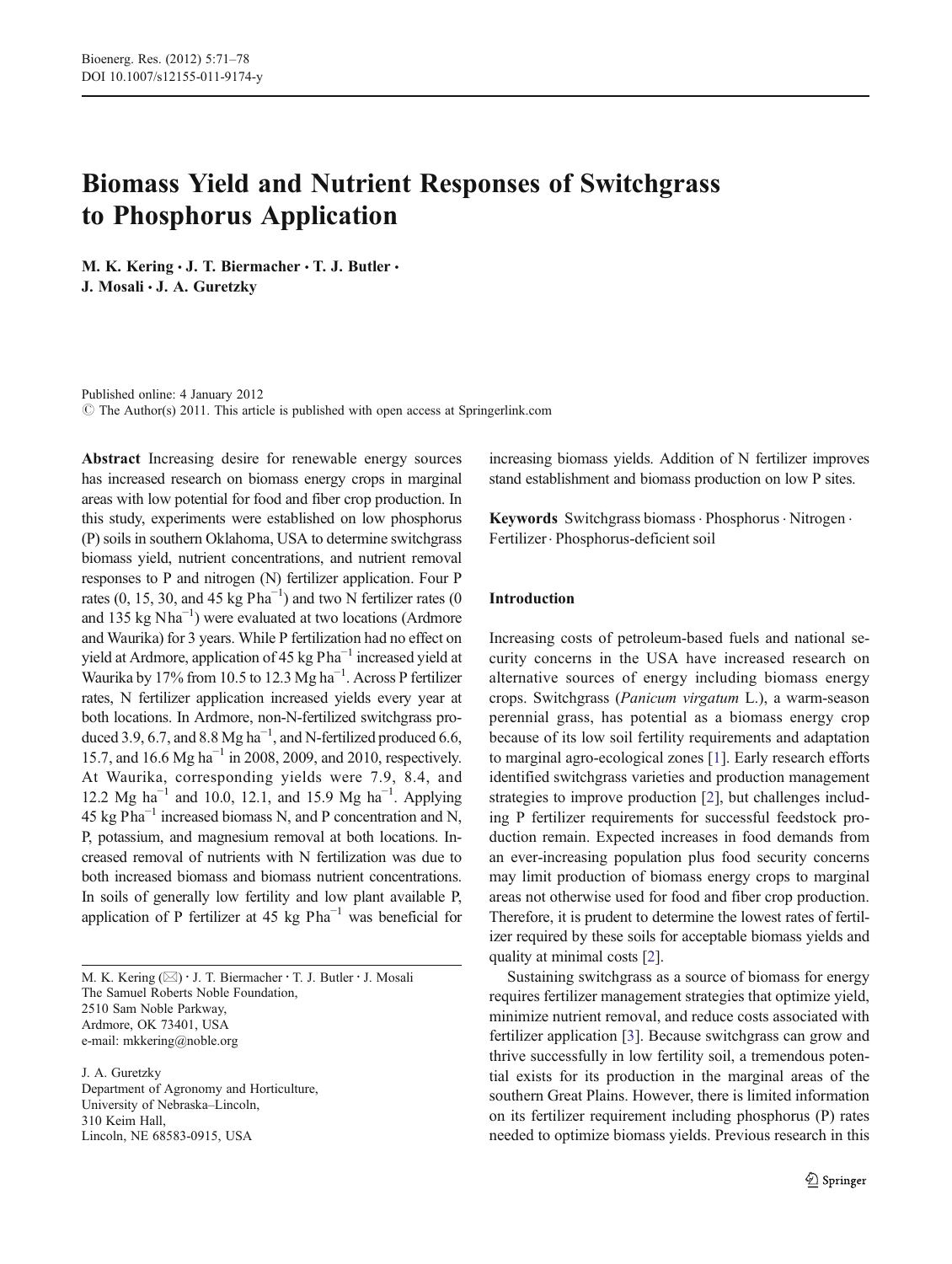region has generally shown that switchgrass biomass yields respond to nitrogen (N) fertilizer rates of up to  $168 \text{ kg ha}^{-1}$ , depending on ecotype and location [[4](#page-7-0)–[6\]](#page-7-0). Phosphorus, a plant macronutrient reported to limit plant growth and productivity in 40% of the world's arable soil [[7\]](#page-7-0), is a constituent of macromolecular structures like nucleic acids and is critical for synthesis of energy transfer organic compounds such as adenosine triphosphate in plants [[8](#page-7-0)]. Plants growing in P-deficient conditions have reduced leaf expansion and leaf area [\[9](#page-7-0)], leaf number [\[10\]](#page-7-0), and photosynthetic efficiency [\[11\]](#page-7-0). In a bioenergy crop like switchgrass, where high vegetative biomass accumulation is important, P fertilization may be necessary to maximize leaf area and photosynthetic activity. The timing of biomass harvests may also influence P requirements. In perennial grasses, delaying biomass harvest to postsenescence period allows mineral elements to be remobilized from aboveground to belowground tissues [[12](#page-7-0)] and reduces biomass nutrient concentrations [\[6,](#page-7-0) [13](#page-7-0)–[15](#page-7-0)]. This recycling of nutrients, in turn, may reduce fertilizer requirements and costs. It is unclear whether further increases in biomass yields may be achieved with P application on N-fertilized and non-Nfertilized switchgrass in a low P soil. In a P-deficient soil in the southern Great Plains, positive responses to P fertilizer application have been reported in traditional forage and grain crops [\[16](#page-7-0)–[18\]](#page-7-0).

Despite presence of data showing P fertilizer response of switchgrass grown for forage in low P soils [[19](#page-7-0)–[22\]](#page-7-0) and in greenhouse studies [[23\]](#page-8-0), there is a paucity of information on the effects of P on biomass yields of switchgrass harvested after frost for bioenergy. Therefore, experiments were conducted from 2008 to 2010 at two locations in southern Oklahoma to evaluate how P fertilizer rates affect switchgrass on P-deficient soils in the Great Plains. The objectives were to evaluate effects of P application rate on biomass yields, nutrient concentrations, and nutrient removal rates of N-fertilized and non-N-fertilized switchgrass. It was hypothesized that: (1) P and N fertilization would increase biomass yield, (2) mineral element concentrations of post-frost biomass would be comparable between fertilized and unfertilized switchgrass, and (3) fertilized switchgrass would remove comparable amounts of mineral elements as unfertilized switchgrass in post-frost harvested material.

#### Materials and Methods

silicious, active, thermic udic Argiustolls) at Waurika. The soil chemical characteristics and plot management activities are given in Table [1](#page-3-0). Prior to establishing the switchgrass stand, the field at Waurika was used for production of wheat harvested for hay, while that at Ardmore was also for production of hay from a mixed stand of bermudagrass (Cynodon dactylon L.) and crabgrass (Digitaria sp.). The experiments were randomized complete block designs with a split-plot arrangement of N rates as whole plots, P rates as sub-plots, and four replications. Treatments applied to 2.4× 6.1-m plots included four P fertilizer rates (0, 15, 30, and 45 kg  $Pha^{-1}$ ) applied as triple superphosphate (0–46–0) and two N fertilizer rates (0 and 135 kg Nha<sup>-1</sup>) applied as ammonium nitrate (34–0–0). Both N and P were applied annually in spring from 2008 to 2010.

In 2008, 2009, and 2010, switchgrass was harvested after the first killing frost with either a Carter (Brookston IN) forage harvester (2009–2010) or a Hege (Colwich, KS) forage plot harvester (2008) at a 10-cm height. Field operations including dates for first killing freeze and after-frost biomass harvest at Ardmore and Waurika are given in Table [1](#page-3-0). Subsamples of the harvested biomass were collected, dried at 60°C for dry matter determination, and ground to pass a <1-mm screen using a Wiley Mill (Thomas Scientific, Swedesboro, NJ) for nutrient analysis. Nitrogen, P, K, calcium (Ca), and magnesium (Mg) concentrations were estimated with near infrared spectroscopy (NIRS) analysis [[24\]](#page-8-0) using equations developed by the NIRS Forage and Feed Testing Consortium (Hillsboro, WI). The N concentration mean, standard error of validation, and  $r^2$  for the equation used were: 2.0  $\text{gkg}^{-1}$ , 0.2  $\text{gkg}^{-1}$ , and 0.98, respectively. The P concentration mean, standard error of validation, and  $r^2$  for the equation used were: 1.9 gkg<sup>-1</sup>, 0.4 gkg<sup>-1</sup>, and 0.73, respectively. The K concentration mean, standard error of validation, and  $r^2$  for the equation used were: 16 gkg<sup>-1</sup>, 2.8 gkg<sup>-1</sup>, and 0.85, respectively. The Ca concentration mean, standard error of validation, and  $r^2$  for the equation used were:  $4.9 \text{ gkg}^{-1}$ ,  $0.9 \text{ gkg}^{-1}$ , and 0.84, respectively. The Mg concentration mean, standard error of validation, and  $r^2$  for the equation used were: 2.6  $\text{gkg}^{-1}$ , 0.5  $\text{gkg}^{-1}$ , and 0.91, respectively. These equations were then used to predict N, P, K, Ca, and Mg concentrations for all samples. Nutrient removal rates were determined by multiplying nutrient concentrations by dry biomass yields.

Analysis of data was conducted using PROC MIXED [\[25](#page-8-0)] to determine main effects and interactions of location, N fertilizer rate, P fertilizer rate, and year on biomass yield, nutrient concentrations, and nutrient removal rates. Location, N fertilizer rate, P fertilizer rate, and year were considered fixed effects, and replications were considered random effects. When location interaction was significant, the effects of P rate, N rate, and year were analyzed for each location. Block by N rate error term was used to test for N rate effect, and block by P rate and block by N rate by P rate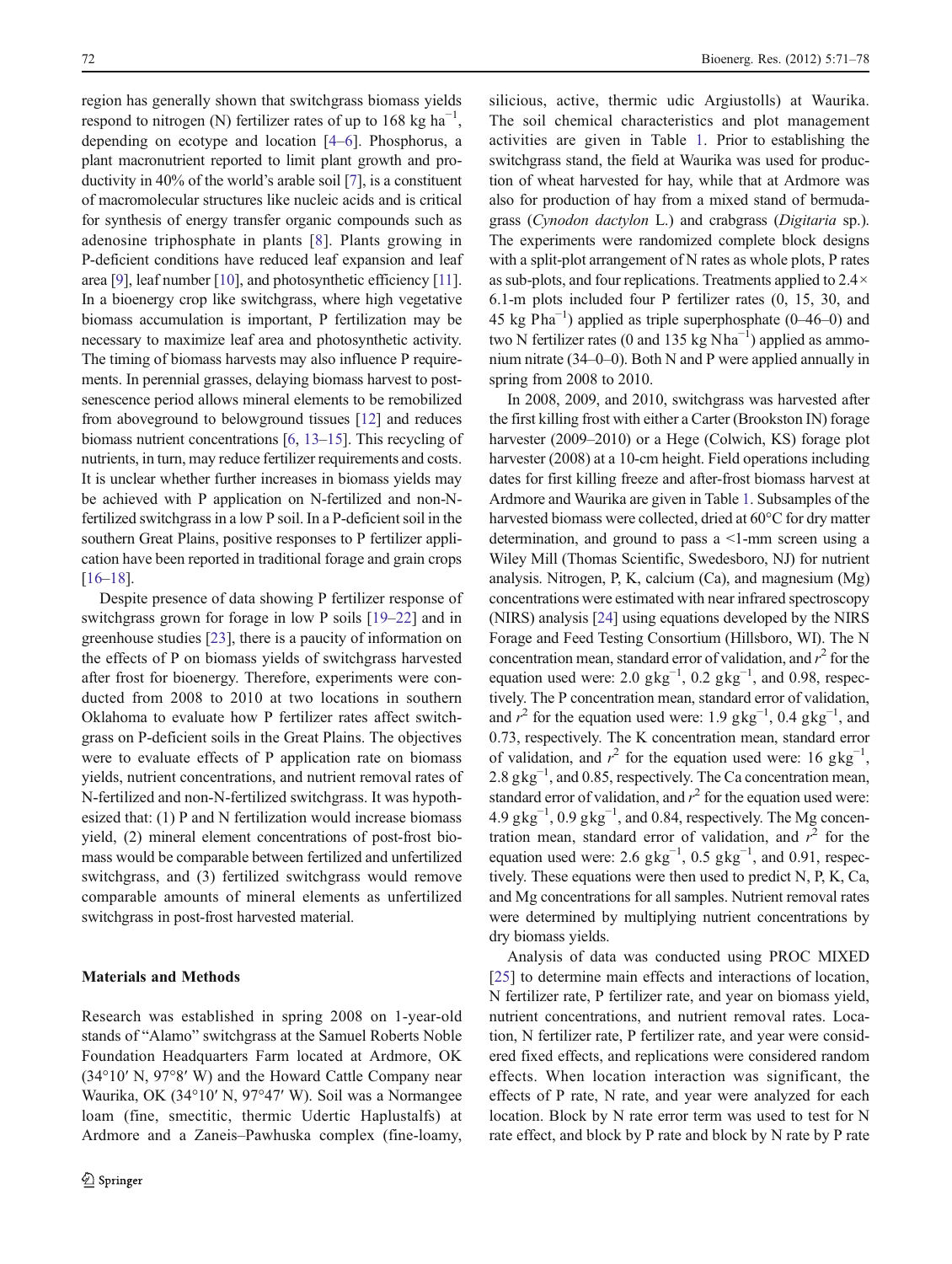<span id="page-3-0"></span>Table 1 Soil characteristics (0–15 cm depth) and timing of field operations and management activities for phosphorus and nitrogen fertilizer study from 2008 to 2010 at Ardmore and Waurika, Oklahoma, USA

| Character            | Unit                                         | Location    |                |  |  |  |  |
|----------------------|----------------------------------------------|-------------|----------------|--|--|--|--|
|                      |                                              | Ardmore     | Waurika        |  |  |  |  |
| Soil characteristics |                                              |             |                |  |  |  |  |
| pН                   |                                              | 6.1         | 5.9            |  |  |  |  |
| Organic matter       | $\binom{0}{0}$                               | 2.2         | 1.6            |  |  |  |  |
| $NO3-N$              | $(mg kg^{-1})$                               | 0.5         | 7.2            |  |  |  |  |
| P                    | $(mg kg^{-1})$                               | 3.1         | 3.4            |  |  |  |  |
| K                    | $(mg kg^{-1})$                               | 133         | 121            |  |  |  |  |
| Ca                   | $(mg kg^{-1})$                               | 1865        | 567            |  |  |  |  |
| Mg                   | $(mg kg^{-1})$                               | 546         | 157            |  |  |  |  |
| N <sub>a</sub>       | $(mg kg^{-1})$                               | 62          | 42             |  |  |  |  |
|                      | Field operations, conditions, and management |             |                |  |  |  |  |
| Year                 |                                              |             |                |  |  |  |  |
| 2008                 | Fertilizer application                       | 21 April    | 17 April       |  |  |  |  |
|                      | First day of freezing temperature            | 15 November | 16 November    |  |  |  |  |
|                      | <b>Biomass harvest</b>                       | 12 December | 18 December    |  |  |  |  |
| 2009                 | Fertilizer application                       | 3 March     | 11 March       |  |  |  |  |
|                      | First day of freezing temperature            | 18 November | 18 November    |  |  |  |  |
|                      | <b>Biomass harvest</b>                       | 7 December  | 5 January 2010 |  |  |  |  |
| 2010                 | Fertilizer application                       | 26 March    | 29 April       |  |  |  |  |
|                      | First day of freezing temperature            | 25 November | 14 November    |  |  |  |  |
|                      | <b>Biomass harvest</b>                       | 15 January  | 28 December    |  |  |  |  |
|                      |                                              |             |                |  |  |  |  |

error term were used to test for P rate effect and N rate by P rate interaction. Orthogonal contrast analysis of linear and quadratic effects of P fertilizer was done for measured parameters. The statistical models applied the autoregressive (AR1) spatial power covariance structure to account for temporal autocorrelation in data collected across years. Statistical significance was determined at  $P=0.05$ .

# **Results**

# Weather Conditions and Overall Trends

Precipitation varied considerably from year to year at Ardmore but was less variable at Waurika (Table [2\)](#page-4-0). At Ardmore, the long-term 30-year average precipitation was 951 mm, and the annual precipitation received was 641, 1132, and 806 mm in 2008, 2009, and 2010, respectively. At Waurika, the 30 year average precipitation was 810 mm, and the annual precipitation was 875, 922, and 751 mm, respectively (Table [2\)](#page-4-0). Ardmore received 33% and 15% below normal precipitation in 2008 and 2010, respectively, but 19% above normal precipitation in 2009. At Waurika, precipitation was 8% above normal in 2008, and 14% above normal in 2009, but 7% below normal in 2010.

Effects of Phosphorus Rate on Biomass, Nutrient Concentration, and Removal

Year by location and location by P fertilizer rate interactions were significant; therefore, data were analyzed by location. Year by P fertilizer and N fertilizer by P fertilizer interactions were not significant; therefore, P fertilizer means were pooled across years and N fertilizer rates for each location.

#### Ardmore

At the Ardmore location, P fertilizer had no effect on switchgrass biomass yield; however, it tended to increase N and P tissue concentrations as well as nutrient removal (Table [3](#page-5-0)). Phosphorus fertilizer had no effect on K, Ca, and Mg concentration of harvested biomass which averaged 3.4, 2.8, and 2.7  $g\text{kg}^{-1}$ , respectively. Removal rates of N, P, K, and Mg increased with P application. At 0 kg Pha<sup>-1</sup>, switchgrass N, P, K, and Mg removal rates were 45.8, 7.7, 28.1, and 24.3 kg  $ha^{-1}$ , respectively. These amounts were lower  $(P<0.05)$  than nutrient removal by switchgrass receiving 45 kg  $Pha^{-1}$  that averaged 66.8, 10.0, 38.2, and 28.9 kg ha−<sup>1</sup> , respectively.

# Waurika

At the Waurika location, biomass yield showed a linear response to P fertilizer application (Table [3](#page-5-0)). Although P fertilizer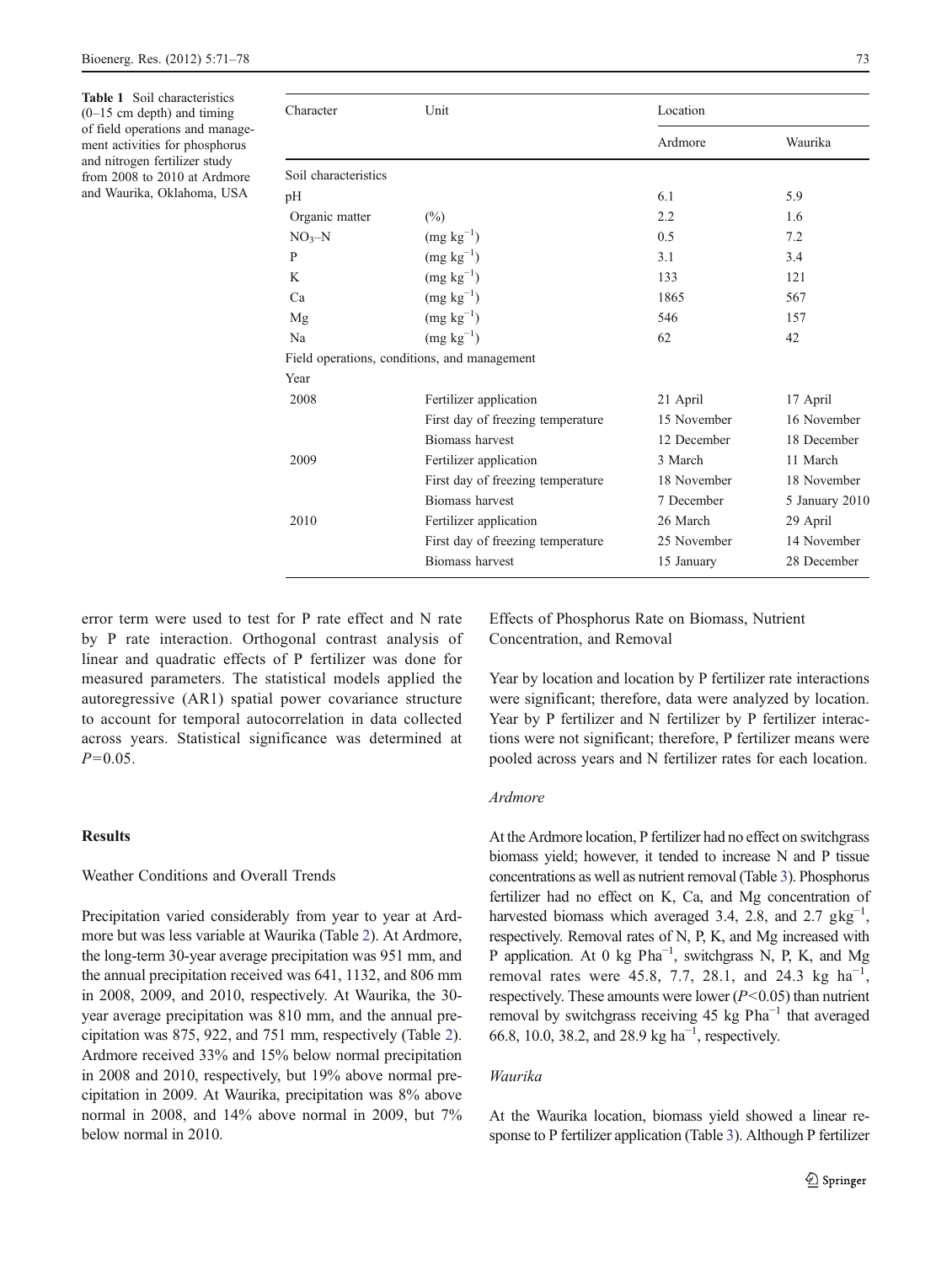| Location | Year      | Month        |                   |      |      |      |      |      |      |      |      | Total/mean |     |      |
|----------|-----------|--------------|-------------------|------|------|------|------|------|------|------|------|------------|-----|------|
|          |           | Jan          | Feb               | Mar  | Apr  | May  | Jun  | Jul  | Aug  | Sep  | Oct  | <b>Nov</b> | Dec |      |
|          |           |              | Precipitation, mm |      |      |      |      |      |      |      |      |            |     |      |
| Ardmore  | 2008      | 3            | 41                | 134  | 69   | 114  | 61   | 36   | 82   | 48   | 35   | 13         | 5   | 641  |
|          | 2009      | 15           | 36                | 30   | 157  | 269  | 46   | 113  | 60   | 134  | 195  | 5          | 72  | 1132 |
|          | 2010      | 43           | 68                | 49   | 87   | 88   | 59   | 115  | 30   | 156  | 59   | 46         | 6   | 806  |
|          | Long term | 46           | 53                | 74   | 103  | 134  | 100  | 69   | 67   | 92   | 94   | 64         | 56  | 951  |
| Waurika  | 2008      | $\mathbf{1}$ | 20                | 115  | 103  | 58   | 59   | 102  | 299  | 48   | 47   | 12         | 11  | 875  |
|          | 2009      | 10           | 20                | 20   | 203  | 97   | 82   | 78   | 48   | 118  | 166  | 11         | 69  | 922  |
|          | 2010      | 50           | 58                | 25   | 108  | 86   | 145  | 81   | 6    | 104  | 67   | 8          | 13  | 751  |
|          | Long term | 41           | 44                | 75   | 86   | 91   | 100  | 57   | 75   | 66   | 89   | 43         | 42  | 810  |
|          |           |              | Temperature, °C   |      |      |      |      |      |      |      |      |            |     |      |
| Ardmore  | 2008      | 5.0          | 7.7               | 12.3 | 16.3 | 21.5 | 26.5 | 28.6 | 26.7 | 21.7 | 17.2 | 11.8       | 5.9 | 16.8 |
|          | 2009      | 5.1          | 10.6              | 13.2 | 16.7 | 20.0 | 27.0 | 27.9 | 26.8 | 21.8 | 14.3 | 13.4       | 2.9 | 16.6 |
|          | 2010      | 3.7          | 3.5               | 11.0 | 17.7 | 21.7 | 27.8 | 27.8 | 29.6 | 24.2 | 17.7 | 12.1       | 6.3 | 16.9 |
|          | Long term | 4.8          | 7.1               | 11.6 | 16.5 | 20.8 | 25.0 | 27.9 | 27.6 | 23.3 | 18.6 | 11.9       | 6.5 | 16.8 |
| Waurika  | 2008      | 5.0          | 7.4               | 12.9 | 16.5 | 22.1 | 27.8 | 28.6 | 26.9 | 21.8 | 17.0 | 11.5       | 5.6 | 16.9 |
|          | 2009      | 4.4          | 10.6              | 13.8 | 17.2 | 20.1 | 26.9 | 28.2 | 27.8 | 22.2 | 14.4 | 12.5       | 2.5 | 16.7 |
|          | 2010      | 3.6          | 3.7               | 11.0 | 17.4 | 21.5 | 27.8 | 27.2 | 30.2 | 24.6 | 17.5 | 11.8       | 6.2 | 16.9 |
|          | Long term | 5.3          | 8.0               | 12.1 | 17.0 | 21.8 | 26.2 | 28.9 | 28.6 | 23.7 | 17.6 | 11.6       | 5.9 | 17.2 |

<span id="page-4-0"></span>Table 2 Monthly precipitation and temperatures for 2008, 2009, 2010 and the long-term average (1971–2000) at Ardmore and Waurika, Oklahoma, USA

rates of up to 30 kg  $ha^{-1}$  produced similar biomass to the control (P=0.05), application of 45 kg Pha<sup>-1</sup> produced 17% higher yield (12.3 Mg ha<sup>-1</sup>). There was a linear increase in N and P concentration with P fertilizer application (Table [3\)](#page-5-0). Biomass K and Mg concentration increased with the first increment of P fertilizer (15 kg Pha<sup>-1</sup>), but no further increase occurred with higher P fertilizer rates.

Switchgrass receiving no P fertilizer had N, P, K, and Mg concentrations of 6.4, 0.85, 2.4, and 2.9  $g\text{kg}^{-1}$  (Table [3](#page-5-0)). Applying 15 kg  $Pha^{-1}$  increased the concentrations by between 6% and 21% to 7.3, 0.90, 2.9, and 3.1  $\text{gkg}^{-1}$ , respectively (Table [3\)](#page-5-0). At the Waurika location, there was a linear increase in N, P, K, Ca, and Mg removal rates with P fertilizer application (Table [3](#page-5-0)). Removal rates for N, P, K, Ca, and Mg by non-P-fertilized switchgrass were 73.1, 9.5, 23.4, 31.1, and 32.4 kg ha<sup>-1</sup>, respectively. Application of P fertilizer increased nutrient removal by 25% to 47% to 107.2, 12.4, 32.6, 40.2, and 40.4 kg  $ha^{-1}$ , respectively (Table [3](#page-5-0)). The removal rates for P and Mg at P fertilizer rates greater than 15 kg ha<sup> $-1$ </sup> were similar  $(P=0.05)$ . Switchgrass receiving some level of P fertilizer had higher removal rates of N and K compared to the control.

Effects of Nitrogen Rate on Biomass, Nutrient Concentration, and Removal

Year by location and location by N fertilizer rate interactions were significant; therefore, data were analyzed by location.

Year by N fertilizer rate interactions were significant, while N fertilizer by P fertilizer was not significant; therefore, N fertilizer means are reported by year pooled across P fertilizer rates for each location.

# Ardmore

At the Ardmore location, switchgrass biomass yields ranged from 3.9 to 16.6 Mg ha<sup> $-1$ </sup> (Table [4\)](#page-5-0). Nitrogen fertilizer increased switchgrass yield each year; however, due to 33% below normal rainfall in 2008, the magnitude of difference was not the same, which caused the interaction by year. Non-N-fertilized switchgrass produced 3.9 Mg ha−<sup>1</sup> in 2008 and yields increased to 6.7 and 8.8 Mg ha<sup> $-1$ </sup> in 2009 and 2010, respectively (Table [4](#page-5-0)). When compared to the control, switchgrass fertilized with 135 kg Nha−<sup>1</sup> increased yield to 6.6 Mg ha<sup>-1</sup> (69% increase), 15.7 Mg ha<sup>-1</sup> (134% increase), and 16.6 Mg ha<sup>-1</sup> (89% increase) in 2008, 2009, and 2010, respectively, compared to non-N-fertilized switchgrass.

The year by N fertilizer interaction affected biomass nutrient concentrations and removal rates (Table [4](#page-5-0)). In 2008, N fertilization did not affect N, P, and Mg concentrations which averaged 2.5, 0.58, and 3.0  $\text{gkg}^{-1}$ , respectively. Nitrogen fertilization increased N, P, and Mg concentrations from 4.1 to 10.1, 0.76 to 1.26, and 2.7 to 3.6 gkg−<sup>1</sup> in 2009 and from 3.6 to 5.7, 0.78 to 0.92, and 2.0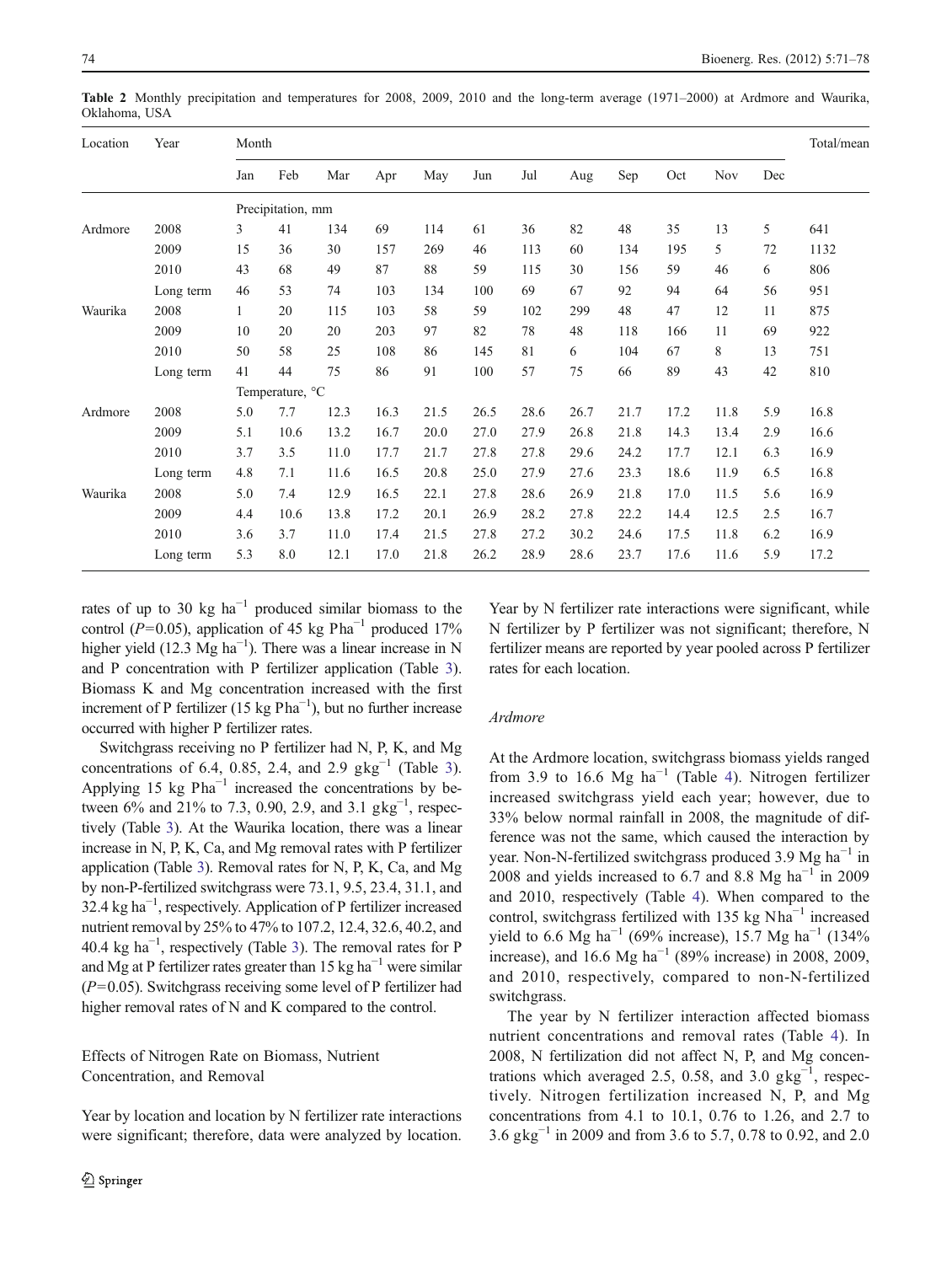<span id="page-5-0"></span>Table 3 The effect of P fertilizer on biomass yield (dry matter basis), biomass concentration, and removal rates of N, P, K, Ca and Mg in switchgrass harvested after a killing frost averaged across N fertilizer rates and years at Ardmore and Waurika, Oklahoma, USA

| P rate,<br>$\rm kg\ Pha^{-1}$ | Yield,                |                        | Nutrient concentration |                  |                  |                  |                       | Nutrient removal  |        |        |                   |  |  |
|-------------------------------|-----------------------|------------------------|------------------------|------------------|------------------|------------------|-----------------------|-------------------|--------|--------|-------------------|--|--|
|                               | $Mg$ ha <sup>-1</sup> | N<br>$\rm g~{kg}^{-1}$ | P                      | K                | Ca               | Mg               | N<br>$\rm kg~ha^{-1}$ | P                 | K      | Ca     | Mg                |  |  |
| Ardmore                       |                       |                        |                        |                  |                  |                  |                       |                   |        |        |                   |  |  |
| $\boldsymbol{0}$              | 9.2a                  | 4.3 <sub>b</sub>       | 0.77 <sub>b</sub>      | 3.2a             | 2.8ab            | 2.7a             | 45.8b                 | 7.7 <sub>b</sub>  | 28.1b  | 23.9a  | 24.3b             |  |  |
| 15                            | 9.6a                  | 4.7ab                  | 0.81ab                 | 3.4a             | 3.1a             | 2.7a             | 55.2b                 | 8.9ab             | 34.1ab | 27.2a  | 27.1 <sub>b</sub> |  |  |
| 30                            | 9.6a                  | 4.5ab                  | 0.82ab                 | 3.6a             | 2.7 <sub>b</sub> | 2.7a             | 55.0b                 | 8.8ab             | 33.0ab | 24.2a  | 25.8ab            |  |  |
| 45                            | 10.4a                 | 5.2a                   | 0.86a                  | 3.6a             | 2.7 <sub>b</sub> | 2.7a             | 66.8a                 | 10.0a             | 38.2a  | 27.5a  | 29.0a             |  |  |
| $p$ value                     |                       |                        |                        |                  |                  |                  |                       |                   |        |        |                   |  |  |
| Linear                        | 0.07                  | 0.02                   | < 0.01                 | 0.14             | 0.17             | 0.52             | < 0.01                | < 0.01            | 0.04   | 0.24   | 0.02              |  |  |
| Quadratic                     | 0.74                  | 0.58                   | 0.91                   | 0.71             | 0.25             | 0.76             | 0.76                  | 0.98              | 0.90   | 0.99   | 0.89              |  |  |
| Waurika                       |                       |                        |                        |                  |                  |                  |                       |                   |        |        |                   |  |  |
| $\mathbf{0}$                  | 10.5 <sub>b</sub>     | 6.4 <sub>b</sub>       | 0.85b                  | 2.4 <sub>b</sub> | 3.1 <sub>b</sub> | 2.9 <sub>b</sub> | 73.1c                 | 9.5 <sub>b</sub>  | 23.4b  | 31.1c  | 32.4b             |  |  |
| 15                            | 10.7 <sub>b</sub>     | 7.3a                   | 0.90a                  | 2.9a             | 3.4a             | 3.1a             | 84.1b                 | 10.3 <sub>b</sub> | 29.6a  | 34.7b  | 34.2b             |  |  |
| 30                            | 10.8b                 | 7.3a                   | 0.90a                  | 2.9a             | 3.3ab            | 3.2a             | 84.7b                 | 10.4 <sub>b</sub> | 30.8a  | 33.9bc | 34.4b             |  |  |
| 45                            | 12.3a                 | 7.8a                   | 0.93a                  | 2.8a             | 3.3ab            | 3.2a             | 107.2a                | 12.4a             | 32.6a  | 40.2a  | 40.4a             |  |  |
| $p$ value                     |                       |                        |                        |                  |                  |                  |                       |                   |        |        |                   |  |  |
| Linear                        | 0.04                  | 0.05                   | 0.03                   | 0.17             | 0.31             | 0.13             | < 0.01                | < 0.01            | 0.06   | 0.03   | 0.03              |  |  |
| Quadratic                     | 0.29                  | 0.78                   | 0.88                   | 0.13             | 0.21             | 0.78             | 0.46                  | 0.44              | 0.52   | 0.62   | 0.39              |  |  |

At each location, values in a column followed by the same letter were not significantly different  $(P=0.05)$ 

to 2.3  $g\text{kg}^{-1}$  in 2010, respectively. In general, the concentrations of K and Ca in biomass were lowest in 2010 compared to the 2008 and 2009 seasons. In 2008, N and P removal was not affected by N application and averaged 13

and 3 kg ha−<sup>1</sup> , respectively. Nitrogen and P removal rates for non-N-fertilized switchgrass were 27 and 5 kg ha−<sup>1</sup> in 2009 and 31 and 7 kg ha<sup> $-1$ </sup> in 2010. Switchgrass fertilized with N had removal rates of 156 kg Nha<sup>-1</sup> and 20 kg Pha<sup>-1</sup> in 2009

Table 4 The effect of N fertilizer on biomass yield (dry matter basis), biomass concentration, and removal rates of N, P, K, Ca, and Mg in switchgrass harvested after a killing frost during the 2008, 2009, and 2010 season at Ardmore and Waurika, Oklahoma, USA

| Year    | N rate,              | Yield,            |                  | Nutrient concentration |                  |                  |                  | Nutrient removal    |                   |                   |                    |       |  |
|---------|----------------------|-------------------|------------------|------------------------|------------------|------------------|------------------|---------------------|-------------------|-------------------|--------------------|-------|--|
|         | $\text{kg Nha}^{-1}$ | $\rm Mg~ha^{-1}$  |                  | N<br>P<br>$g kg^{-1}$  | K                | Ca               | Mg               | N<br>$kg$ $ha^{-1}$ | P                 | K                 | Ca                 | Mg    |  |
| Ardmore |                      |                   |                  |                        |                  |                  |                  |                     |                   |                   |                    |       |  |
| 2008    | $\mathbf{0}$         | 3.9d              | 2.4d             | 0.61d                  | 3.9 <sub>b</sub> | 3.2 <sub>b</sub> | 3.0 <sub>b</sub> | 9.3e                | 2.3e              | 15.1c             | 12.8c              | 11.5d |  |
| 2009    | $\mathbf{0}$         | 6.7c              | 4.1c             | 0.76c                  | 2.9c             | 3.8a             | 2.7c             | 27.0cd              | 5.1d              | 19.7c             | 25.3 <sub>b</sub>  | 17.8c |  |
| 2010    | $\mathbf{0}$         | 8.8b              | 3.6c             | 0.78c                  | 1.5d             | 1.6c             | 2.0e             | 30.7c               | 6.9c              | 13.3c             | 12.4c              | 16.7c |  |
| 2008    | 135                  | 6.6c              | 2.6d             | 0.56d                  | $5.0$ aa         | 3.8a             | 3.0 <sub>b</sub> | 16.4de              | 3.7de             | 33.7 <sub>b</sub> | 21.0 <sub>b</sub>  | 19.5c |  |
| 2009    | 135                  | 15.7a             | 10.1a            | 1.26a                  | 4.8ab            | 3.2 <sub>b</sub> | 3.6a             | 156.4a              | 19.7a             | 77.2a             | 58.9a              | 56.0a |  |
| 2010    | 135                  | 16.6a             | 5.7 <sub>b</sub> | 0.92 <sub>b</sub>      | 2.5cd            | 1.4c             | 2.3d             | 94.6b               | 15.5 <sub>b</sub> | 41.0 <sub>b</sub> | 23.6 <sub>b</sub>  | 37.7b |  |
| Waurika |                      |                   |                  |                        |                  |                  |                  |                     |                   |                   |                    |       |  |
| 2008    | $\mathbf{0}$         | 7.9d              | 6.4c             | 0.77c                  | 3.9a             | 4.0a             | 3.5a             | 66.8c               | 6.8d              | 30.6bc            | 35.0b              | 30.5c |  |
| 2009    | $\mathbf{0}$         | 8.4d              | 6.2c             | 0.81c                  | 2.4 <sub>b</sub> | 3.7 <sub>b</sub> | 3.0 <sub>b</sub> | 54.9d               | 6.9d              | 20.8d             | 30.5c              | 25.7d |  |
| 2010    | $\mathbf{0}$         | 12.2 <sub>b</sub> | 5.2d             | 0.91 <sub>b</sub>      | 1.2c             | 1.8c             | 2.4d             | 69.0bc              | 11.5c             | 13.1e             | 22.7d              | 31.6c |  |
| 2008    | 135                  | 10.0c             | 10.5a            | 0.72d                  | 4.0a             | 4.2a             | 3.6a             | 80.7b               | 7.7d              | 36.9 <sub>b</sub> | 43.8a              | 37.6b |  |
| 2009    | 135                  | 12.1 <sub>b</sub> | 8.1b             | 1.10a                  | 3.2 <sub>b</sub> | 4.0ab            | 3.6a             | 123.9a              | 13.7 <sub>b</sub> | 44.8a             | 46.9a              | 43.6a |  |
| 2010    | 135                  | 15.9a             | 8.5b             | 1.10a                  | 1.7c             | 1.9c             | 2.7c             | 128.0a              | 17.2a             | 22.3cd            | 30.9 <sub>bc</sub> | 43.1a |  |

At each location, values in a column followed by the same letter are not significantly different  $(P=0.05)$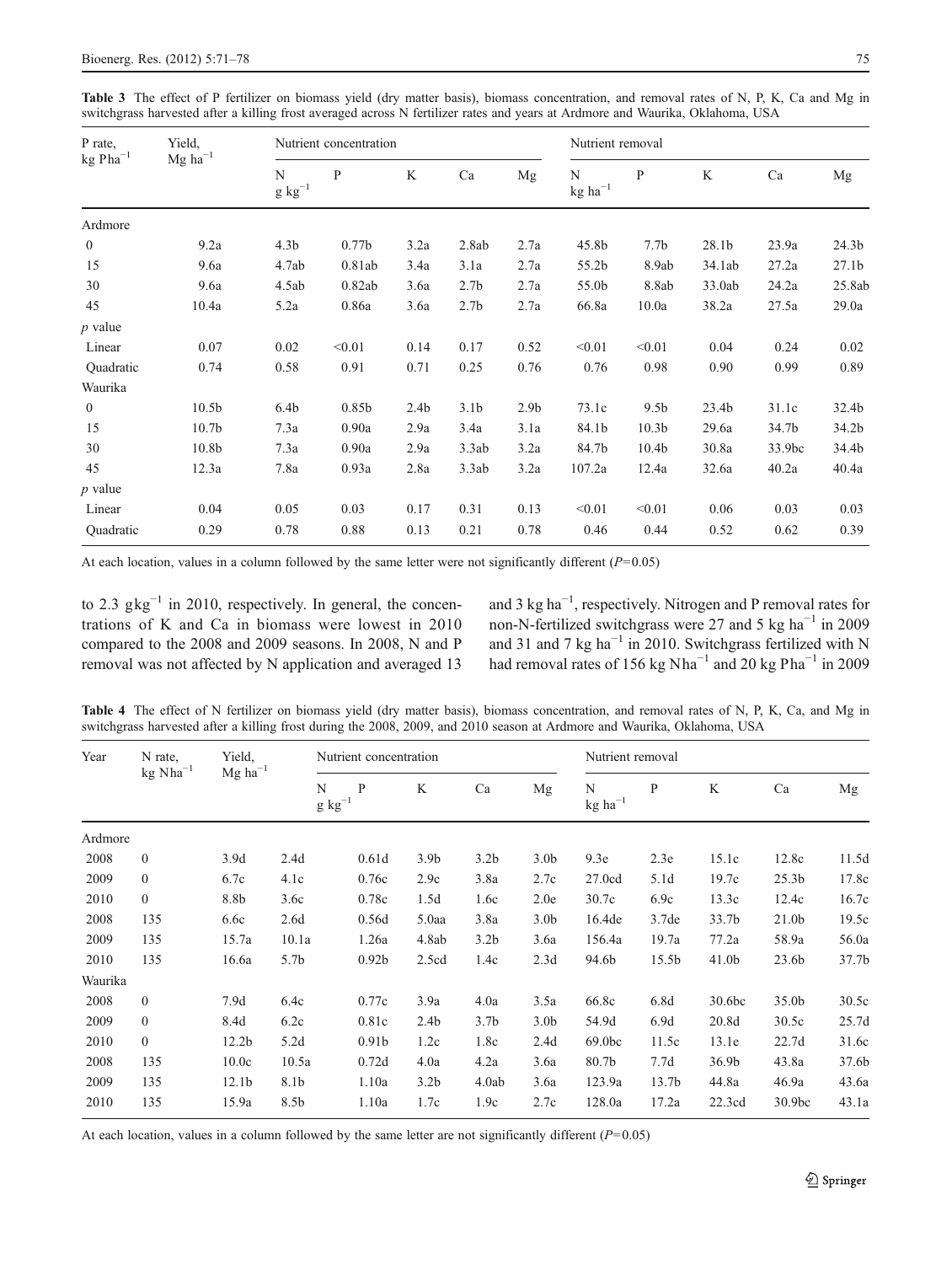and 95 kg Nha<sup>-1</sup> and 16 kg Pha<sup>-1</sup> in 2010. Removal rates for K, Ca, and Mg in non-N-fertilized switchgrass were 13– 20, 12–25, and 12–18 kg ha<sup>-1</sup> year<sup>-1</sup>, respectively (Table [4](#page-5-0)). Application of N fertilizer increased K, Ca, and Mg removal in all production years. In 2009, N-fertilized switchgrass removal rates for K, Ca, and Mg were highest averaging 77.2, 58.9, and 56 kg  $ha^{-1}$ , respectively. Although K, Ca, and Mg removal rates by N-fertilized switchgrass in 2008 and 2010 were approximately 50% lower than in 2009, they averaged 110% higher than removal rates by non-N-fertilized switchgrass during the same years (Table [4](#page-5-0)).

#### Waurika

At the Waurika location, switchgrass biomass yields ranged from 7.9 to 15.9 Mg ha<sup>-1</sup> (Table [4](#page-5-0)). Switchgrass receiving no N fertilizer produced 7.9, 8.4, and 12.2 Mg ha<sup> $-1$ </sup> in 2008, 2009, and 2010, respectively. Application of 135 kg Nha<sup>-1</sup> increased yield by between 26% and 44% to reach 10.0, 12.1, 15.9 Mg ha<sup>-1</sup> in 2008, 2009, and 2010, respectively.

At the Waurika location, N fertilizer application increased biomass N concentration in all years, P and Mg concentration in 2009 and 2010, but had no effect on K and Ca concentration (Table [4\)](#page-5-0). In 2009 and 2010, N, P, and Mg concentrations for non-N-fertilized switchgrass were 6.2 and  $5.2$  gkg<sup>-1</sup>, 0.81 and 0.91  $g\text{kg}^{-1}$ , and 3.0 and 2.4  $g\text{kg}^{-1}$ , respectively. In 2009 and 2010, N, P, and Mg concentration increased with N fertilizer application by 31 and 63%, 36 and 21%, and 20 and 13%, respectively. Concentration of K and Ca varied with years, and K  $(4.0 \text{ gkg}^{-1})$  and Ca  $(4.1 \text{ gkg}^{-1})$  in 2008 were the greatest and K (1.5  $g\text{kg}^{-1}$ ) and Ca (1.9  $g\text{kg}^{-1}$ ) in 2010 the least. In all production years, N application at Waurika increased nutrient removal rates except P and K in 2008 (Table [4](#page-5-0)). In 2008, N fertilizer application increased N removal by 21% from 66.8 to 80.7 kg ha−<sup>1</sup> . Nitrogen removal with N fertilizer application increased by more than 85% from 54.9 and 69.0 to 123.9 and  $128 \text{ kg ha}^{-1}$  in 2009 and 2010, respectively (Table [4\)](#page-5-0). Application of N fertilizer increased P removal from 6.9 to 13.7 and 11.5 to 17.2 kg ha<sup> $-1$ </sup> in 2009 and 2010, respectively (Table [4\)](#page-5-0). Similarly, N application increased K removal rate by over 100% from 20.8 to 44.8 and 13.1 to 28.3 kg ha−<sup>1</sup> in 2009 and 2010, respectively. Removal rates of Ca and Mg varied by year and increased with N application by between 25–54% and 23–70% (Table [4](#page-5-0)).

# Discussion

Differences in dry matter yield between years for a given location were most likely a result of differences in the amount of rainfall received during March to September. During period of vegetative growth (March–September), Ardmore received 40% more precipitation in 2009 than in 2008. Also in July of 2008, in addition to receiving threefold lower precipitation than in 2009, Ardmore mean temperature was about 1°C hotter (Table [1\)](#page-3-0). This difference in precipitation may explain the 72% increase in biomass for control plot and the 134% increase in biomass with N fertilizer application in 2009 compared to 2008 production year. Greater responses to N fertilizer under conditions of high soil moisture or precipitation amounts have been reported previously [\[26](#page-8-0)–[28\]](#page-8-0). Unlike Ardmore, low percentage biomass increase in Waurika from 2008 (year 1) to 2009 (year 2) can be attributed to similarity in amount of precipitation between the 2 years. Although not determined, increased yield from year to year for non-N-fertilized switchgrass at both locations could also be a result of improving switchgrass stand.

The additional biomass of 1.2 Mg ha<sup>-1</sup> (13% increase) at Ardmore and the 1.8 Mg ha<sup>-1</sup> (17% increase) at Waurika obtained with 45 kg P ha−<sup>1</sup> was comparable to 20% increased in switchgrass forage biomass observed with application of 50 kg Pha−<sup>1</sup> on a low P soil in Virginia [\[22\]](#page-7-0). Similar increases in switchgrass forage yield in response to P fertilization have been reported elsewhere [\[19](#page-7-0)–[21\]](#page-7-0) and also in greenhouse studies [\[23\]](#page-8-0). A 22% increase in forage yield in response to 90 kg Pha<sup>-1</sup> was reported for four warm-season grasses: bermudagrass (C. dactylon L.), weeping lovegrass [*Eragrostis curvula* (Schreb.) Nees], "Plains" bluestem (Bothriochloa ischaemum (L.) Keng var. ischaemum), and native ranges that included switchgrass in Oklahoma [\[29](#page-8-0)]. Unlike a previous study where no yield response to 39 kg  $Pha^{-1}$  was observed for switchgrass in Texas [\[5\]](#page-7-0), the increased yield obtained with 45 kg  $Pha^{-1}$  in this study may have resulted from better stand development, increased soil plant available P, and better P scavenging by the roots. The low P response may be due to inherent ability of switchgrass to efficiently use P or extract fixed P in the soil. It is reported that switchgrass origin in low fertility soils has allowed it to develop adaptive and tolerance traits to low plant available P soils [[30\]](#page-8-0). Switchgrass forms a symbiotic association with mycorrhizae fungi that improves P scavenging while its deep rooting system allows for access to subsoil P sources [[31\]](#page-8-0). In fact, it is reported that switchgrass with mycorrhizal association had a 30-fold increased in P uptake compared to switchgrass without the fungal symbiont [\[23](#page-8-0)]. Though not determined, traits that mitigate P deficiency such as mycorrhizal associations release by roots of carboxylic acids and phosphatases may be at play in the switchgrass under low P soils.

It is possible that high N and P concentration observed with fertilizer application in after-frost material may have also occurred during the growing season. Increased concentration of N, P, and other macronutrients during vegetative growth could have led to better root proliferation, increased root/soil ratio, better root/soil contact, and increased nutrient acquisition. Prolific shoot growth creates nutrient sinks in new tissue, increases nutrient demand and nutrient gradients, and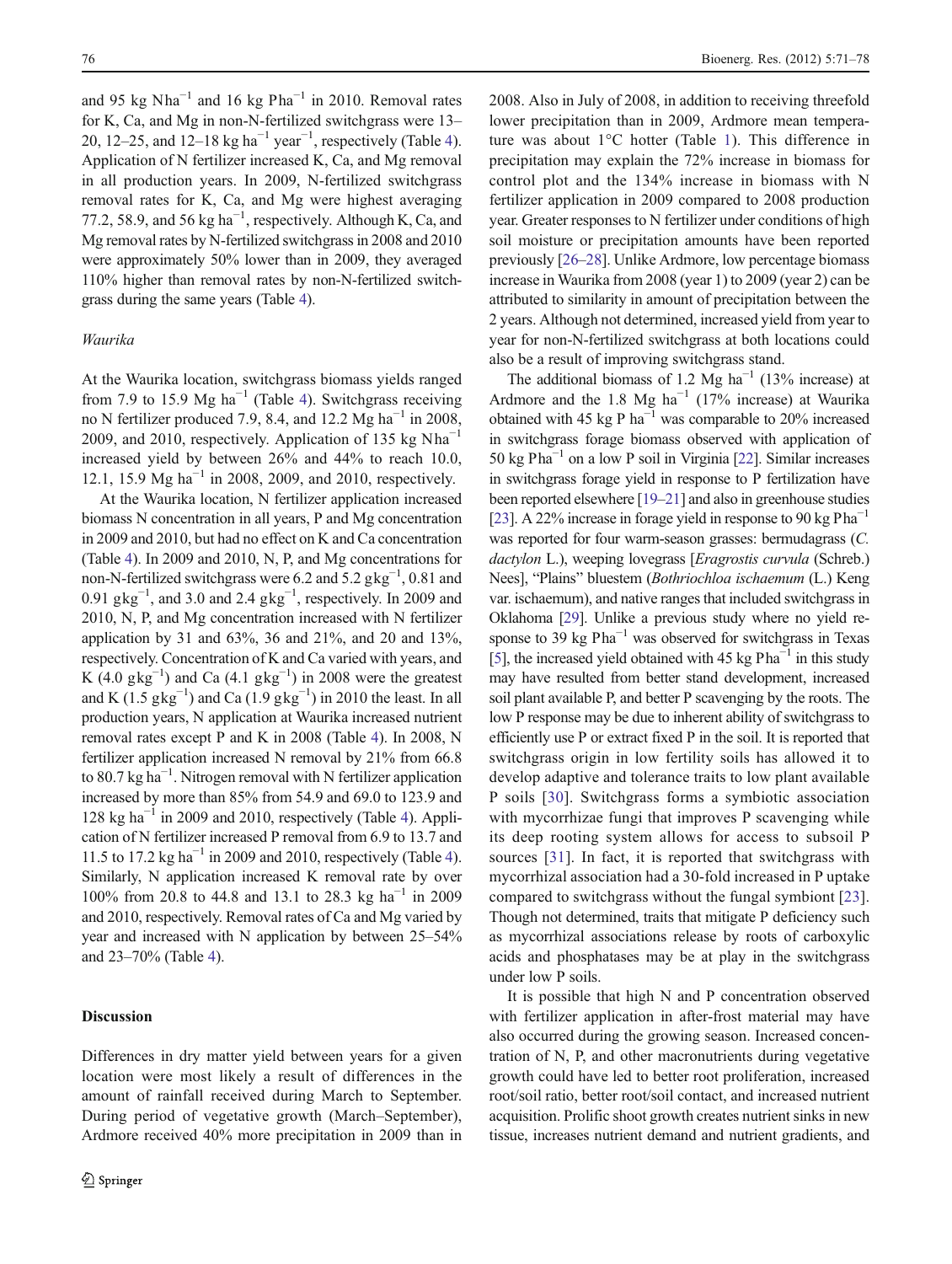<span id="page-7-0"></span>facilitates improved uptake of all nutrients and their subsequent concentration in the shoots. The result may have been increased plant growth and nutrient accumulation in the tissue which was reflected in increased nutrient removal in harvested biomass.

While N, P, Ca, and Mg removal followed the biomass trend, K removal did not. Potassium removal may not have reflected biomass yields because apart from translocation of this nutrient to underground structures as the plant senescence during fall, K may be leached out of senescing material [3, [31](#page-8-0)]. In this study, similar losses may have occurred in 2009 and 2010 due to significantly high rainfall in the months of September and October when senescence starts. Because biomass harvest occurred more than 3 weeks after killing frost in all years (Table [1\)](#page-3-0), it would be expected that sufficient nutrient remobilization occurred each time. Therefore, differences in amount of N and P removal among years were likely a result of differences in dry matter yield and biomass N and P concentration at harvest time. At the Ardmore location, high nutrient removal with N fertilization was mainly due to increased biomass, while at Waurika, it was mainly due to increased tissue nutrient concentration with N fertilization.

### Conclusions

In soils with low plant available P, application of 45 kg  $Pha^{-1}$ increases biomass yield by up to 17%. Application of N fertilizer increased biomass in these low P soils by an average of more than 45%. Except for K, Ca, and Mg at Ardmore, nutrient concentrations increased with the first increment of P fertilizer for all elements. For all elements except K, the amount of nutrient removed increased with increasing biomass yield. Therefore, in soils with low plant available P, phosphorus fertilizer should be applied to increase switchgrass yield, replace P removed in harvested biomass, and sustain soil productivity.

Open Access This article is distributed under the terms of the Creative Commons Attribution Noncommercial License which permits any noncommercial use, distribution, and reproduction in any medium, provided the original author(s) and source are credited.

#### **References**

- 1. Mclaughin SB, Kszos LA (2005) Development of switchgrass (Panicum virgatum L.) as a bioenergy feedstock in the United States. Biomass Bioenergy 28:515–535
- 2. Bransby DI, Samson R, Parish DJ, Fike JH (2008) Harvest and conversion systems for producing energy from

switchgrass: Logistics and economic considerations. Forage Grazinglands. doi[:10.1094/FG-2008-0722-01-RV](http://dx.doi.org/10.1094/FG-2008-0722-01-RV)

- 3. Fixen PE (2007) Potential biofuels influence on nutrient use and removal in the U.S. Better crops 91:12–14
- 4. Sanderson MA, Read JC, Reed RL (1999) Harvest management of switchgrass for biomass feedstock and forage production. Agron J 91:5–10
- 5. Muir JP, Sanderson MA, Ocumpaugh WR, Jones RM, Reed RL (2001) Biomass production of Alamo switchgrass in response to nitrogen, phosphorus, and row spacing. Agron J 93:869– 901
- 6. Guretzky JA, Biermacher JT, Cook BJ, Kering MK, Mosali J (2011) Switchgrass for forage and bioenergy: harvest and nitrogen rate effects on biomass yields and nutrient composition. Plant Soil 339:69–81
- 7. Vance CP (2001) Symbiotic nitrogen fixation and phosphorus acquisition. Plant nutrition in a world of declining renewable resources. Plant Physiol 127:390–397
- 8. Marschner H (1995) Mineral nutrition of higher plants. Academic, London
- 9. Fredeen AL, Rao IM, Terry N (1989) Influence of phosphorus nutrition on growth and carbon partitioning in Glycine max. Plant Physiol 89:225–230
- 10. Lynch J, Läuchli A, Epstein E (1991) Vegetative growth of the common bean in response to phosphorus nutrition. Crop Sci 31:380–387
- 11. Lauer MJ, Blevins DG, Sierzputowska-Gracz (1989) 31P-nuclear magnetic resonance determination of phosphate compartmentation in leaves of reproductive soybean (Glycine max. L.) as affected by phosphate nutrition. Plant Physiol 89:1331–1336
- 12. Himken M, Lammel J, Neukirchen D, Czypionka-Krause U, Olfs HW (1997) Cultivation of Miscanthus under West European conditions: seasonal changes in dry matter production, nutrient uptake and remobilization. Plant Soil 189:117–126
- 13. Adler PR, Sanderson MA, Boateng AA, Weimer PJ, Jung HG (2006) Biomass yield and biofuel quality of switchgrass harvested in fall or spring. Agron J 98:1518–1525
- 14. Sanderson MA, Martin NP, Adler P (2007) Biomass, energy, and industrial uses of forages. In: Barnes RF, Nelson CJ, Moore KJ, Collins M (eds) Forages. The science of grassland agriculture II. Blackwell, Ames, pp 635–647
- 15. Heaton EA, Dohleman FG, Long SP (2009) Seasonal nitrogen dynamics of Miscanthus<sup>x</sup> giganteus and Panicum virgatum. Glob Change Biol Bioenergy 1:297–307
- 16. Westerman RL, Edlund MG (1985) Deep placement effects of nitrogen and phosphorus on grain yield nutrient uptake and forage quality of winter wheat (Triticum aestivum). Agron J 77:803–809
- 17. Mullen RW, Phillips SB, Raun WR, Johnson GV, Thomson WE (2000) Forage yield and crude protein of interseeded legume– bermudagrass mixtures as affected by phosphorus fertilizer. Plant Nutr 23:673–681
- 18. Phillips SB, Raun WR, Johnson GV, Thomson WE (2000) Effect of dual applied phosphorus and gypsum on wheat forage and grain yield. Plant Nutr 23:251–261
- 19. Rehm GW, Sorensen RC, Moline WJ (1976) Time and rate of fertilizer application for seeded warm season and bluegrass pastures. I. Yield and botanical composition. Agron J 68:759–764
- 20. Taylor RW, Allison DW (1982) Response of 3 warm season grasses to varying fertility levels on 5 soils. Can J Plant Sci 62:657–666
- 21. Rehm GW (1984) Yield and quality of warm season grass mixture treated with N, P, and atrazine. Agron J 76:731–734
- 22. McKenna JR, Wolf DD (1990) No-till switchgrass establishment as affected by limestone, phosphorus and carbofuran. J Prod Agric 3:475–479